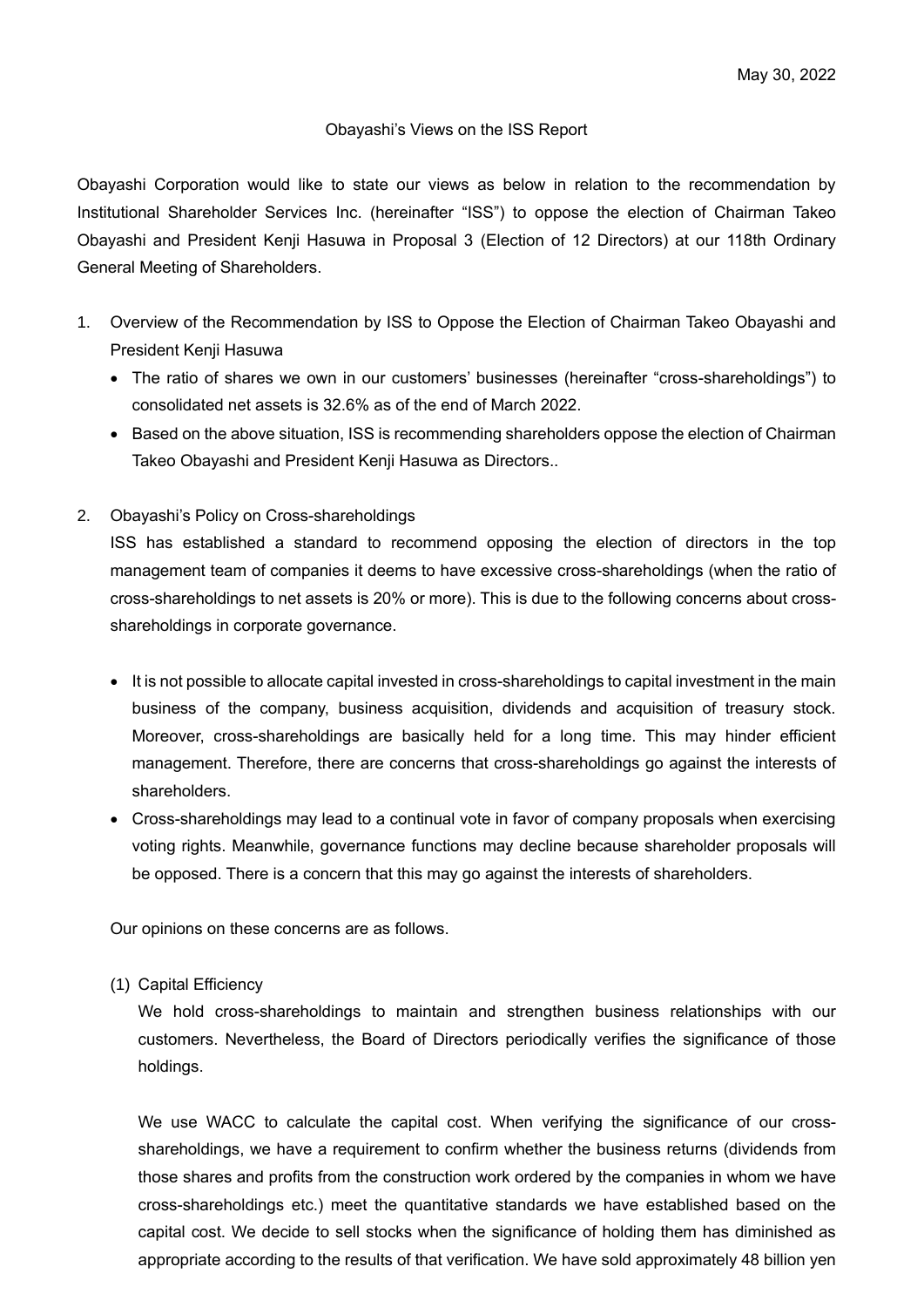in stocks over the last five years. We have allocated the sale proceeds to investment in business that contributes to the growth of our company.

Therefore, our cross-shareholdings are limited to those with sufficient economic rationality. Accordingly, we believe there is not a factor which will cause a decline in capital efficiency.

#### (2) Governance Problems

We hold cross-shareholdings to maintain and strengthen business relationships with our customers. We do not require those customers to hold shares in our company. The ratio of our shares in circulation is approximately 80% as of the end of March this year. That ratio is significantly above the standard of 35% to be listed on the Prime Market of the Tokyo Stock Exchange. Accordingly, it is clear that our cross-shareholdings are not aimed at acquiring votes for our proposals.

In addition, when exercising the voting rights of our cross-shareholdings, we do not automatically approve the proposals of the companies in whom we have those cross-shareholdings. Instead, we scrutinize the content of the proposals and then make a comprehensive judgment from the perspective of whether that proposal will contribute to the sustainable growth and an improvement in the medium- to long-term corporate value of both our company and that company. We have also disclosed this policy in our Corporate Governance Report.

Based on the above, we believe that our cross-shareholdings do not cause any governance problems with respect to our management or concerns about impairing the interests of shareholders.

We have been working to reduce our cross-shareholdings while gaining the understanding of our customers based on the verification and sale procedures we have outlined above. However, based on requests from the stock market to reduce cross-shareholdings, we recognize that this is also an important management challenge from the perspective of strengthening our corporate governance.

Therefore, we established a target to sell a total of about 150.0 billion yen worth of crossshareholdings in the Medium-term Business Plan 2022 we announced in March of this year. The aim of this is to reduce our ratio of cross-shareholdings to consolidated net assets to 20% or less by the final fiscal year of the plan (fiscal year ending March 31, 2027). We have also disclosed that policy on page 24 of the Notice of Convocation of our 118th Ordinary General Meeting of Shareholders.

We need to proceed with the sale of our cross-shareholdings gradually upon gaining the understanding of our customers toward our policy to reduce those holdings so that we do not damage the business relationships and trust we have with them. Accordingly, we require a suitable period to sell those cross-shareholdings. That is why we have set a five-year period to sell our cross-shareholdings in our Medium-term Business Plan. Our policy is to aim to sell about 150.0 billion yen worth of cross-shareholdings by the end of March 2027.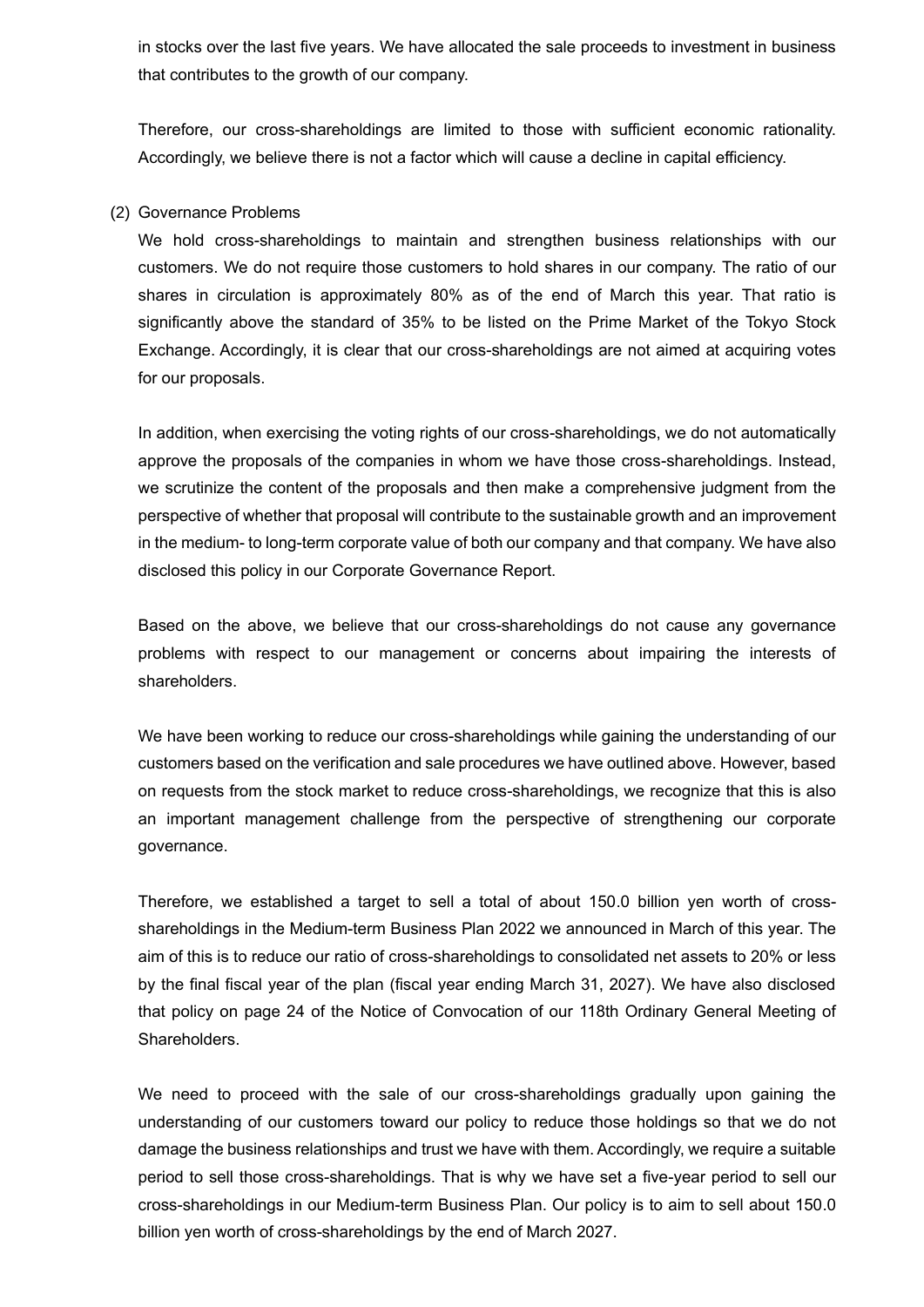We have already started a dialogue with our customers and sold approximately 16.9 billion yen worth of cross-shareholdings. Moreover, we have reached an agreement to sell 20 stocks at the present time. The estimated amount of the sales from that will be 30.8 billion yen and that will give us a progress rate of approximately 30% toward achieving our cross-shareholding reduction target. Nevertheless, we are striving to reach an agreement with our customers to sell the shares we hold in them so that we can achieve our cross-shareholding reduction target as soon as possible.

In addition to investment to acquire stable investment returns, we are also considering mediumto long-term growth potential to lead to an improvement in our corporate value in regards to the sale proceeds we have obtained. It is our policy to also effectively utilize those sale proceeds to invest in fields that will contribute to the sustainable growth that we need upon expanding our business portfolio. (Refer to the Medium-Term Business Plan 2022 attachment.)

#### 3. Summary

As we state in 2 above, we believe there are no corporate governance concerns about our crossshareholdings in corporate governance. Nevertheless, we are currently working to achieve our sales target to further reduce our cross-shareholdings. Therefore, we ask that you consider this policy and approve of our proposal for the election of Directors.